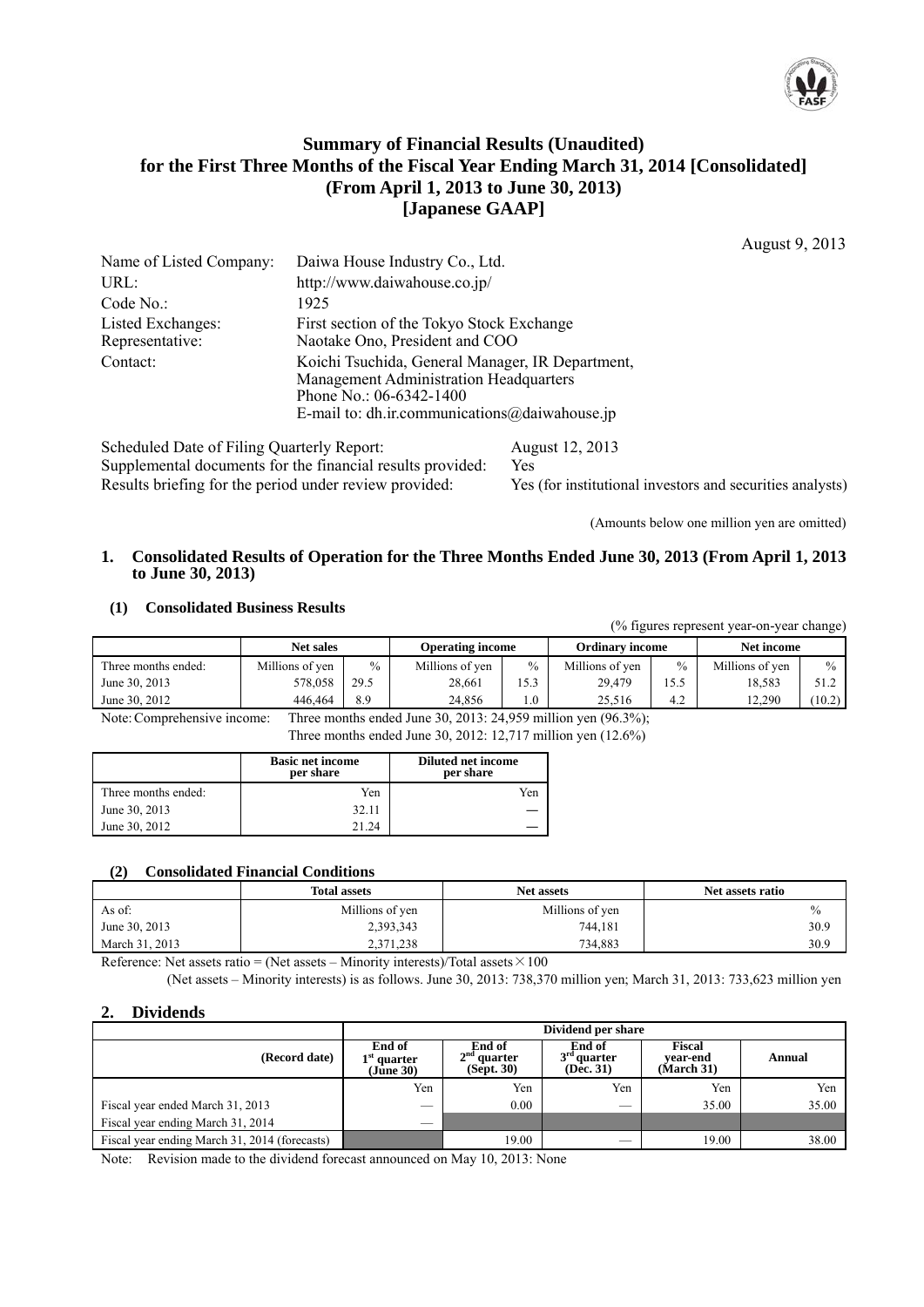**3. Consolidated Business Forecasts for the Fiscal Year Ending March 31, 2014 (From April 1, 2013 to March 31, 2014)**   $(0)$  figures represent year on year change)

| 70 riguies represent veal-on-veal change) |                  |      |                         |      |                        |               |                 |               |                                         |
|-------------------------------------------|------------------|------|-------------------------|------|------------------------|---------------|-----------------|---------------|-----------------------------------------|
|                                           | <b>Net sales</b> |      | <b>Operating income</b> |      | <b>Ordinary income</b> |               | Net income      |               | <b>Basic</b><br>net income<br>per share |
|                                           | Millions of yen  | $\%$ | Millions of yen         | $\%$ | Millions of yen        | $\frac{9}{6}$ | Millions of ven | $\frac{0}{0}$ | Yen l                                   |
| Fiscal year ending<br>March 31, 2014      | 2.400.000        | 19.5 | 140.000                 | 9.4  | 135.000                | (7.2)         | 73,000          | 10.1          | 115.17                                  |
|                                           |                  |      |                         |      |                        |               |                 |               |                                         |

Note: Revision made to business forecasts announced on May 10, 2013: None

#### **Notes:**

- **(1) Changes in Significant Subsidiaries during the period under review (This refers to changes in specified subsidiaries associated with changes in the scope of consolidation.): None**
- **(2) Application of Accounting Methods Unique to the Preparation of the Quarterly Consolidated Financial Statements: None**
- **(3) Changes of Accounting Policies Applied, Changes in Accounting Estimates and Retrospective Restatement**
- **1) Changes of accounting policies applied due to amendment of accounting standards: None**
- **2) Changes of accounting policies due to reasons other than 1): None**
- **3) Changes in accounting estimates: None**
- **4) Retrospective restatement: None**

#### **(4) Number of Issued and Outstanding Shares (Common Stock)**

#### **1) Number of shares at the end of the period (including treasury stock)**

|                                                                                   | As of June 30, 2013                                  | 599,921,851 shares | As of March 31, 2013 | 599,921,851 shares |  |
|-----------------------------------------------------------------------------------|------------------------------------------------------|--------------------|----------------------|--------------------|--|
|                                                                                   | 2) Number of treasury stock at the end of the period |                    |                      |                    |  |
|                                                                                   | As of June 30, 2013                                  | 21,265,001 shares  | As of March 31, 2013 | 21,248,944 shares  |  |
| 3) Average number of shares during the period (for the three months under review) |                                                      |                    |                      |                    |  |
|                                                                                   | Three months ended                                   | 578,663,897 shares | Three months ended   | 578,711,442 shares |  |
|                                                                                   | June 30, 2013                                        |                    | June 30, 2012        |                    |  |

#### **\* Presentation of implementing the quarterly review procedures**

As of the time when the quarterly financial results are disclosed, the Group have not completed the reviewing (checking) procedures for quarterly consolidated financial statements as laid down by the Financial Instruments and Exchange Law.

#### **\* Remarks on appropriate use of forecasted results of operation and other special matters**

#### **(Notes regarding forward-looking statements)**

Consolidated business forecasts are based on assumptions in light of the information available as of the date of announcement of this material and the factors of uncertainty that may possibly impact the future results of operation. These statements do not mean that the Company pledges to realize such statements. Actual results may differ significantly from those presented herein as a consequence of numerous factors such as the financial market, economic conditions, competitor situations and fluctuations in land prices.

Please refer to the section of "1. Qualitative Information Regarding Consolidated Results for the First Three Months under Review (3) Business Forecasts" of "the Attached Material" on page 4 for the suppositions that form the assumptions for business forecasts.

Please note that the Company has issued of 53,150,000 shares of common stock in a public offering and has retired 20,000,000 shares of treasury stock with July 30, 2013 as payment date. Furthermore, with August 19, 2013 as payment date, it plans to issue common stock for capital increase purposes within an upper limit of 7,350,000 shares, through a private placement to Nomura Securities Co., Ltd., by exercising an overallotment option. Net income per share as reported in the consolidated full-year forecasts for the year ending March 31, 2014 factors in the issue of 7,350,000 shares of common stock through the above-mentioned private placement, as well as the above-mentioned retirement of 20,000,000 shares of treasury stock and the capital increase totaling 53,150,000 shares of common stock.

#### **(Obtaining supplementary explanatory materials)**

The Company plans to hold a briefing for analysts and institutional investors on August 9, 2013. Relevant financial statements to be handed out at the briefing will be posted on our official website at the same time.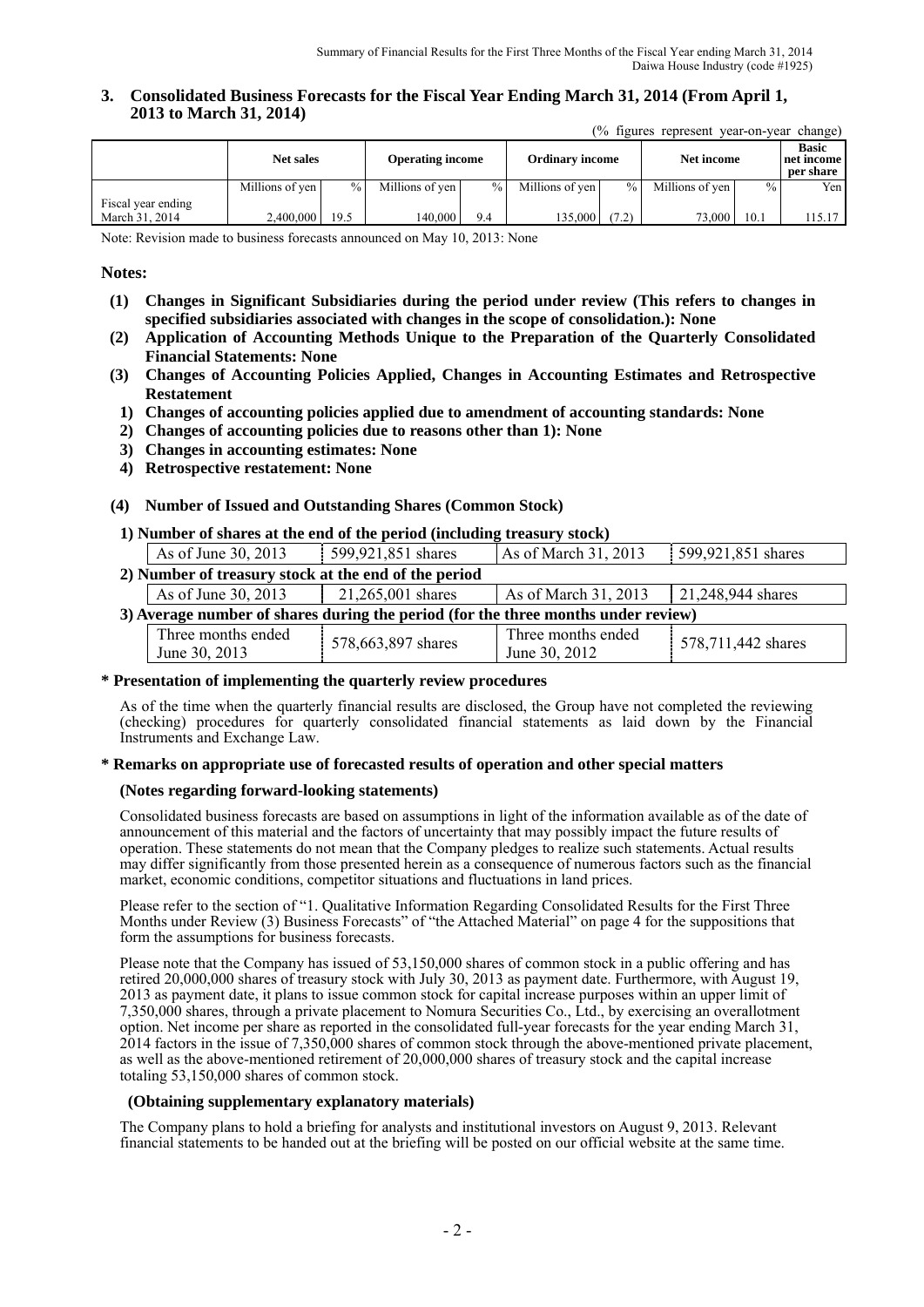# **Contents of the Attached Material**

| 1. Qualitative Information Regarding Consolidated Results for the First Three Months under Review 4 |  |
|-----------------------------------------------------------------------------------------------------|--|
|                                                                                                     |  |
|                                                                                                     |  |
|                                                                                                     |  |
|                                                                                                     |  |
|                                                                                                     |  |
|                                                                                                     |  |
| (2) Consolidated Statements of Income and Consolidated Statements of Comprehensive Income 7         |  |
|                                                                                                     |  |
|                                                                                                     |  |
|                                                                                                     |  |
|                                                                                                     |  |
|                                                                                                     |  |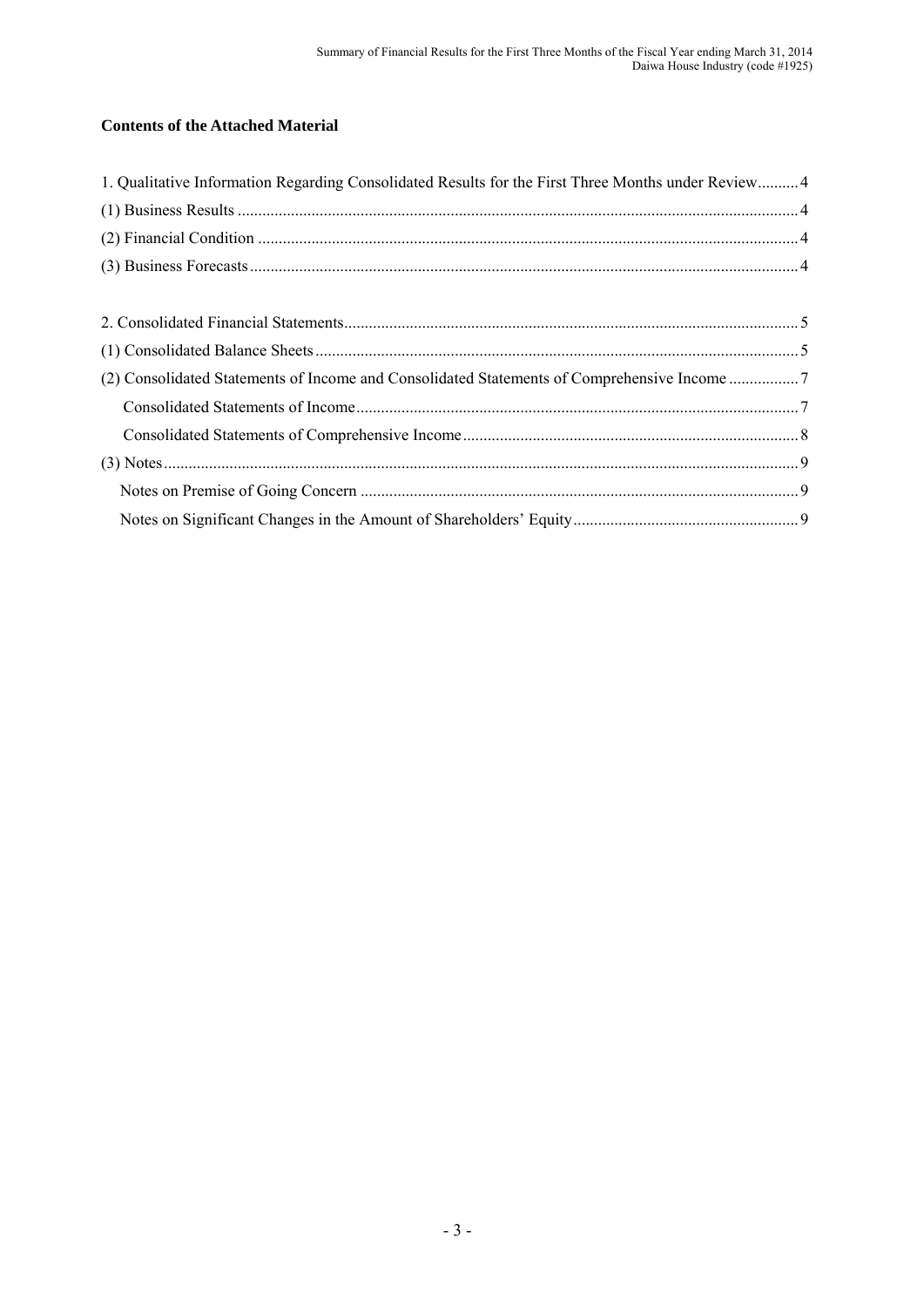## **1. Qualitative Information Regarding Consolidated Results for the First Three Months under Review**

## **(1) Business Results**

During the first three months of fiscal 2013 ending March 31, 2014, the Japanese economy maintained the recovery momentum after bottoming out at the end of the 2012, under the impetus of Prime Minister Shinzo Abe's anti-deflationary policies and other growth policies and recovery in the global economy. However, in finance, uncertainties about the future remain, with stock price volatility and rising long-term interest rates among the causes for concern.

In the housing industry, the picture remained encouraging. The number of new housing starts increased from the same month of the previous year for the tenth consecutive month during the period under review, due to partly a last-minute demand surge before the consumption tax increase scheduled for April 1, 2014, and, more importantly, positive economic sentiment.

Against this backdrop, the Daiwa House Group decided to launch the Fourth Medium-Term Management Plan, for the three years beginning fiscal 2013, having reached its final year sales and operating income targets in the previous Third Medium-Term Management Plan one year early.

The policies of the fourth management plan are currently under discussion, and will be made public in the autumn. The plan is expected to be built around a framework growth strategy leveraging the breadth of our business portfolio, and will be based on our core businesses (single family houses, rental housing, condominiums, existing homes, commercial facilities, logistics, business and corporate facilities) and our diversified businesses (health and leisure, environment and energy), together with a combination approach to new businesses.

Also in the first quarter, Cosmos Initia Co., Ltd. was taken over and converted into a subsidiary in a measure to strengthen and expand the core Condominiums Business, in June 2013.

In its Diversified Businesses, Daiwa House Group also stepped up measures to make a full-scale entry into the parking business, including the takeover and conversion of Daiyoshi Trust Co., Ltd. into a subsidiary in June 2013. Daiyoshi Trust operates parking and other businesses mainly in Fukuoka and Tokyo.

As a result, for the reporting three-month period, on a consolidated basis, we recorded net sales of 578,058 million yen (up 29.5% year on year). Ordinary income came to 29,479 million yen (up 15.5%), and net income came to 18,583 million yen (up 51.2%).

## **(2) Financial Condition**

Total assets at the end of the reporting three month period totaled 2,393,343 million yen, an increase of 22,105 million yen compared with 2,371,238 million yen at the previous fiscal year-end. This was primarily due to ongoing increase in inventories and property, plant and equipment, despite a decline in notes and accounts receivable from completed construction contracts and other. The increase in inventories was chiefly attributable to the inclusion of Cosmos Initia as a consolidated subsidiary.

Total liabilities at the end of the reporting three month period totaled 1,649,161 million yen, an increase of 12,807 million yen compared with 1,636,354 million yen at the previous fiscal year-end. This was primarily due to an increase in interest-bearing liabilities from issue of commercial paper, despite decrease in notes and accounts payables for construction contracts and other and income taxes payable.

Total net assets at the end of the reporting three month period totaled 744,181 million yen, an increase of 9,298 million yen compared with the 734,883 million yen at the previous fiscal year-end. This was primarily due to recording of net income for the reporting period of 18,583 million yen, despite of dividends for the previous fiscal year.

## **(3) Business Forecasts**

With respect to the Company's business forecasts on a consolidated basis for the fiscal year ending March 31, 2014, no changes have been made to the business forecasts in the "Summary of Financial Results for the Fiscal Year Ended March 31, 2013" announced on May 10, 2013.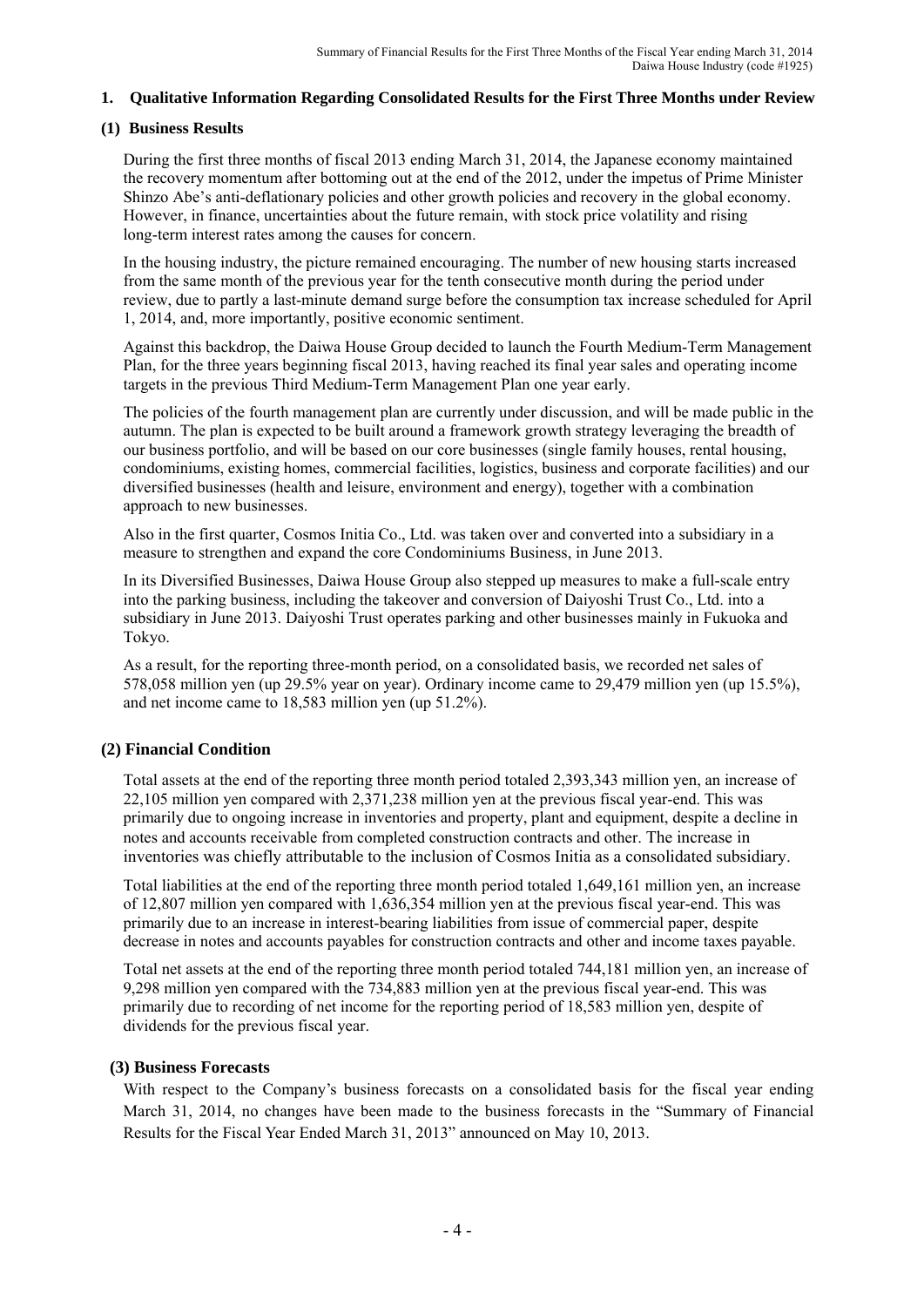# **2. Consolidated Financial Statements**

## **(1) Consolidated Balance Sheets**

|                                                                                  |                      | (Millions of yen)   |
|----------------------------------------------------------------------------------|----------------------|---------------------|
|                                                                                  | As of March 31, 2013 | As of June 30, 2013 |
| Assets                                                                           |                      |                     |
| Current assets                                                                   |                      |                     |
| Cash and deposits                                                                | 248,799              | 236,701             |
| Notes and accounts receivable from completed<br>construction contracts and other | 189,770              | 169,077             |
| Short-term investment securities                                                 | $\,8\,$              | 20                  |
| Costs on uncompleted construction contracts                                      | 21,712               | 25,640              |
| Real estate for sale                                                             | 302,635              | 306,456             |
| Real estate for sale in process                                                  | 47,752               | 62,237              |
| Land for development                                                             | 1,332                | 1,332               |
| Merchandise and finished goods                                                   | 14,035               | 14,208              |
| Work in process                                                                  | 5,435                | 8,642               |
| Raw materials and supplies                                                       | 5,680                | 5,948               |
| Other                                                                            | 147,332              | 146,926             |
| Allowance for doubtful accounts                                                  | (2,949)              | (2,987)             |
| Total current assets                                                             | 981,546              | 974,205             |
| Noncurrent assets                                                                |                      |                     |
| Property, plant and equipment                                                    |                      |                     |
| Buildings and structures                                                         | 671,508              | 672,499             |
| Accumulated depreciation                                                         | (326, 507)           | (330, 929)          |
| Buildings and structures, net                                                    | 345,000              | 341,569             |
| Land                                                                             | 396,353              | 400,377             |
| Other                                                                            | 171,741              | 185,570             |
| Accumulated depreciation                                                         | (110, 460)           | (113, 144)          |
| Other, net                                                                       | 61,280               | 72,426              |
| Total property, plant and equipment                                              | 802,634              | 814,373             |
| Intangible assets                                                                |                      |                     |
| Goodwill                                                                         | 49,652               | 51,880              |
| Other                                                                            | 30,605               | 31,108              |
| Total intangible assets                                                          | 80,258               | 82,988              |
| Investments and other assets                                                     |                      |                     |
| Investment securities                                                            | 153,599              | 151,894             |
| Lease and guarantee deposits                                                     | 190,543              | 195,205             |
| Other                                                                            | 166,491              | 178,078             |
| Allowance for doubtful accounts                                                  | (3, 835)             | (3, 403)            |
| Total investments and other assets                                               | 506,799              | 521,775             |
| Total noncurrent assets                                                          | 1,389,691            | 1,419,138           |
| Total assets                                                                     | 2,371,238            | 2,393,343           |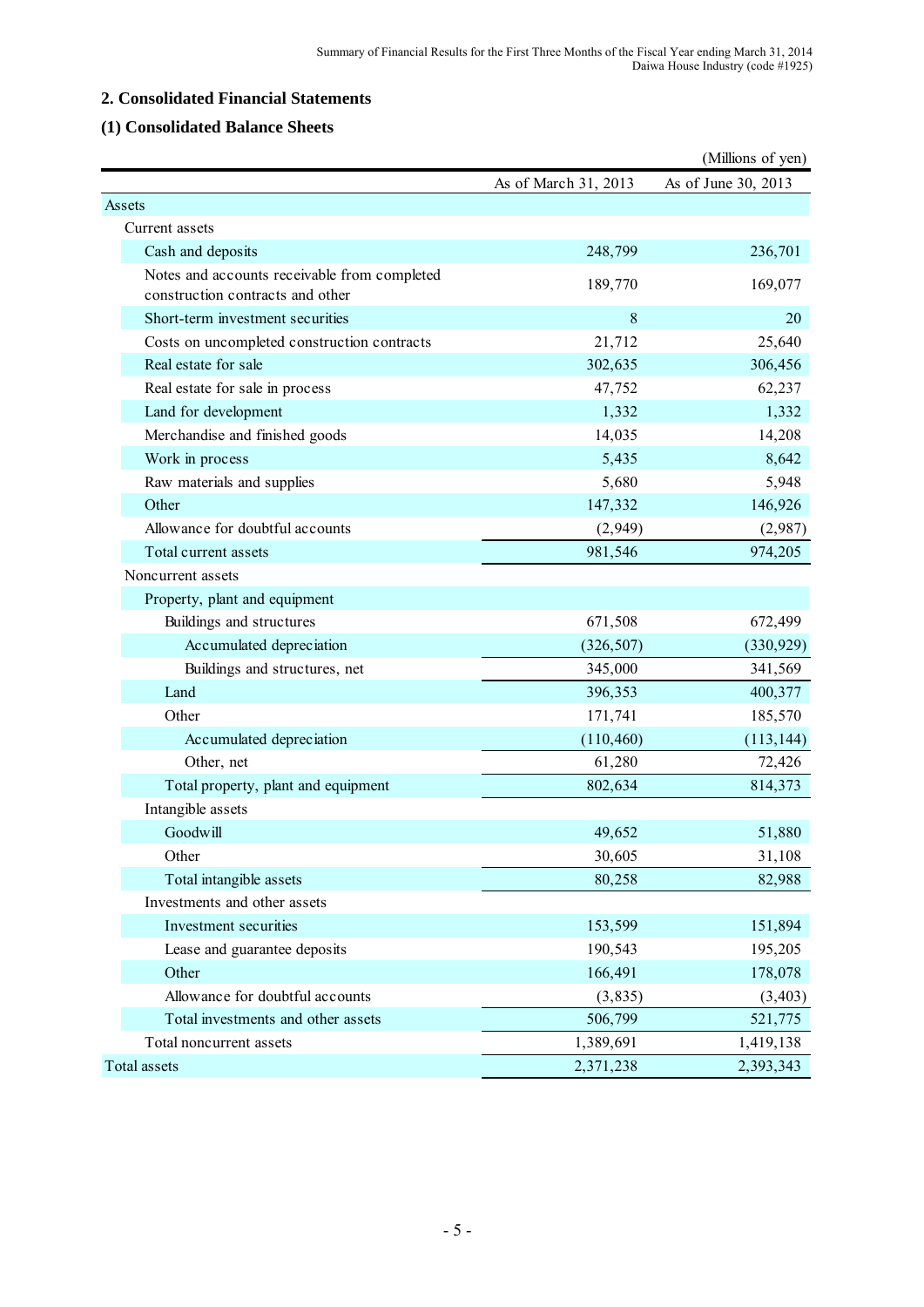|                                                            |                      | (Millions of yen)   |
|------------------------------------------------------------|----------------------|---------------------|
|                                                            | As of March 31, 2013 | As of June 30, 2013 |
| Liabilities                                                |                      |                     |
| Current liabilities                                        |                      |                     |
| Notes and accounts payable for construction                | 337,767              | 311,068             |
| contracts and other                                        |                      |                     |
| Short-term loans payable                                   | 7,495                | 9,047               |
| Current portion of bonds payable                           | 53                   | 123                 |
| Current portion of long-term loans payable                 | 38,987               | 41,772              |
| Commercial papers                                          |                      | 25,000              |
| Income taxes payable                                       | 33,051               | 2,966               |
| Advances received                                          | 37,581               | 37,731              |
| Advances received on uncompleted construction<br>contracts | 60,166               | 65,150              |
| Provision for bonuses                                      | 30,038               | 16,232              |
| Provision for warranties for completed<br>construction     | 6,695                | 6,297               |
| Asset retirement obligations                               | 1,585                | 1,594               |
| Other                                                      | 164,129              | 193,538             |
| Total current liabilities                                  | 717,551              | 710,523             |
| Noncurrent liabilities                                     |                      |                     |
| Bonds payable                                              | 130,667              | 130,907             |
| Long-term loans payable                                    | 197,585              | 203,993             |
| Long-term lease and guarantee deposits                     | 226,683              | 229,958             |
| Provision for retirement benefits                          | 210,341              | 209,385             |
| Asset retirement obligations                               | 24,777               | 25,487              |
| Other                                                      | 128,747              | 138,907             |
| Total noncurrent liabilities                               | 918,803              | 938,638             |
| <b>Total liabilities</b>                                   | 1,636,354            | 1,649,161           |
| Net assets                                                 |                      |                     |
| Shareholders' equity                                       |                      |                     |
| Capital stock                                              | 110,120              | 110,120             |
| Capital surplus                                            | 226,824              | 226,824             |
| Retained earnings                                          | 404,979              | 401,657             |
| Treasury stock                                             | (19,998)             | (20, 031)           |
| Total shareholders' equity                                 | 721,926              | 718,571             |
| Accumulated other comprehensive income                     |                      |                     |
| Valuation difference on available-for-sale<br>securities   | 24,326               | 23,253              |
| Revaluation reserve for land                               | (13,160)             | (11, 509)           |
| Foreign currency translation adjustment                    | 531                  | 8,055               |
| Total accumulated other comprehensive income               | 11,697               | 19,799              |
| Minority interests                                         | 1,259                | 5,810               |
| Total net assets                                           | 734,883              | 744,181             |
| Total liabilities and net assets                           | 2,371,238            | 2,393,343           |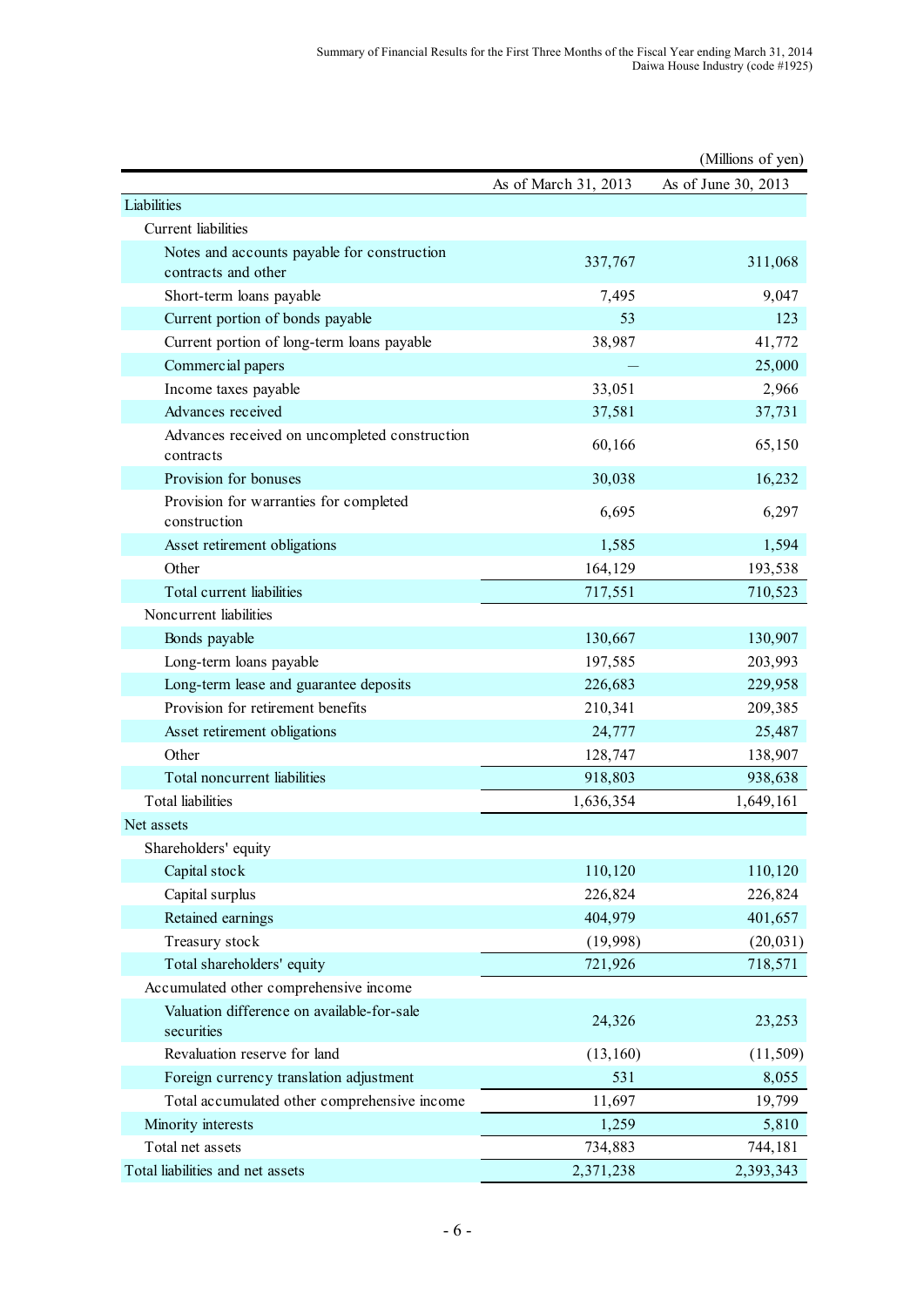# **(2) Consolidated Statements of Income and Consolidated Statements of Comprehensive Income (Consolidated Statements of Income)**

|                                                   |                                                                                 | (Millions of yen)                                                               |
|---------------------------------------------------|---------------------------------------------------------------------------------|---------------------------------------------------------------------------------|
|                                                   | Three months ended<br>June 30, 2012<br>(From April 1, 2012<br>to June 30, 2012) | Three months ended<br>June 30, 2013<br>(From April 1, 2013<br>to June 30, 2013) |
| Net sales                                         | 446,464                                                                         | 578,058                                                                         |
| Cost of sales                                     | 354,282                                                                         | 470,621                                                                         |
| Gross profit                                      | 92,181                                                                          | 107,437                                                                         |
| Selling, general and administrative expenses      | 67,325                                                                          | 78,776                                                                          |
| Operating income                                  | 24,856                                                                          | 28,661                                                                          |
| Non-operating income                              |                                                                                 |                                                                                 |
| Interest income                                   | 777                                                                             | 884                                                                             |
| Dividends income                                  | 948                                                                             | 1,195                                                                           |
| Miscellaneous income                              | 1,697                                                                           | 1,493                                                                           |
| Total non-operating income                        | 3,423                                                                           | 3,573                                                                           |
| Non-operating expenses                            |                                                                                 |                                                                                 |
| Interest expenses                                 | 1,462                                                                           | 1,109                                                                           |
| Equity in losses of affiliates                    | 186                                                                             | 307                                                                             |
| Miscellaneous expenses                            | 1,114                                                                           | 1,337                                                                           |
| Total non-operating expenses                      | 2,762                                                                           | 2,754                                                                           |
| Ordinary income                                   | 25,516                                                                          | 29,479                                                                          |
| Extraordinary income                              |                                                                                 |                                                                                 |
| Gain on sales of noncurrent assets                | 26                                                                              | 1,063                                                                           |
| Gain on sales of investment securities            |                                                                                 | 23                                                                              |
| Gain on amortization of prior service cost        | 204                                                                             |                                                                                 |
| Gain on step acquisitions                         |                                                                                 | 93                                                                              |
| Total extraordinary income                        | 230                                                                             | 1,179                                                                           |
| <b>Extraordinary losses</b>                       |                                                                                 |                                                                                 |
| Loss on sales of noncurrent assets                | 86                                                                              | 5                                                                               |
| Loss on retirement of noncurrent assets           | 112                                                                             | 101                                                                             |
| Impairment loss                                   | 32                                                                              | 132                                                                             |
| Loss on valuation of investment securities        | 6,134                                                                           |                                                                                 |
| Other                                             | 9                                                                               |                                                                                 |
| Total extraordinary losses                        | 6,375                                                                           | 239                                                                             |
| Income before income taxes and minority interests | 19,371                                                                          | 30,420                                                                          |
| Income taxes-current                              | 1,813                                                                           | 3,575                                                                           |
| Income taxes-deferred                             | 5,267                                                                           | 8,336                                                                           |
| Total income taxes                                | 7,080                                                                           | 11,912                                                                          |
| Income before minority interests                  | 12,290                                                                          | 18,507                                                                          |
| Minority interests in income (loss)               | $\boldsymbol{0}$                                                                | (75)                                                                            |
| Net income                                        | 12,290                                                                          | 18,583                                                                          |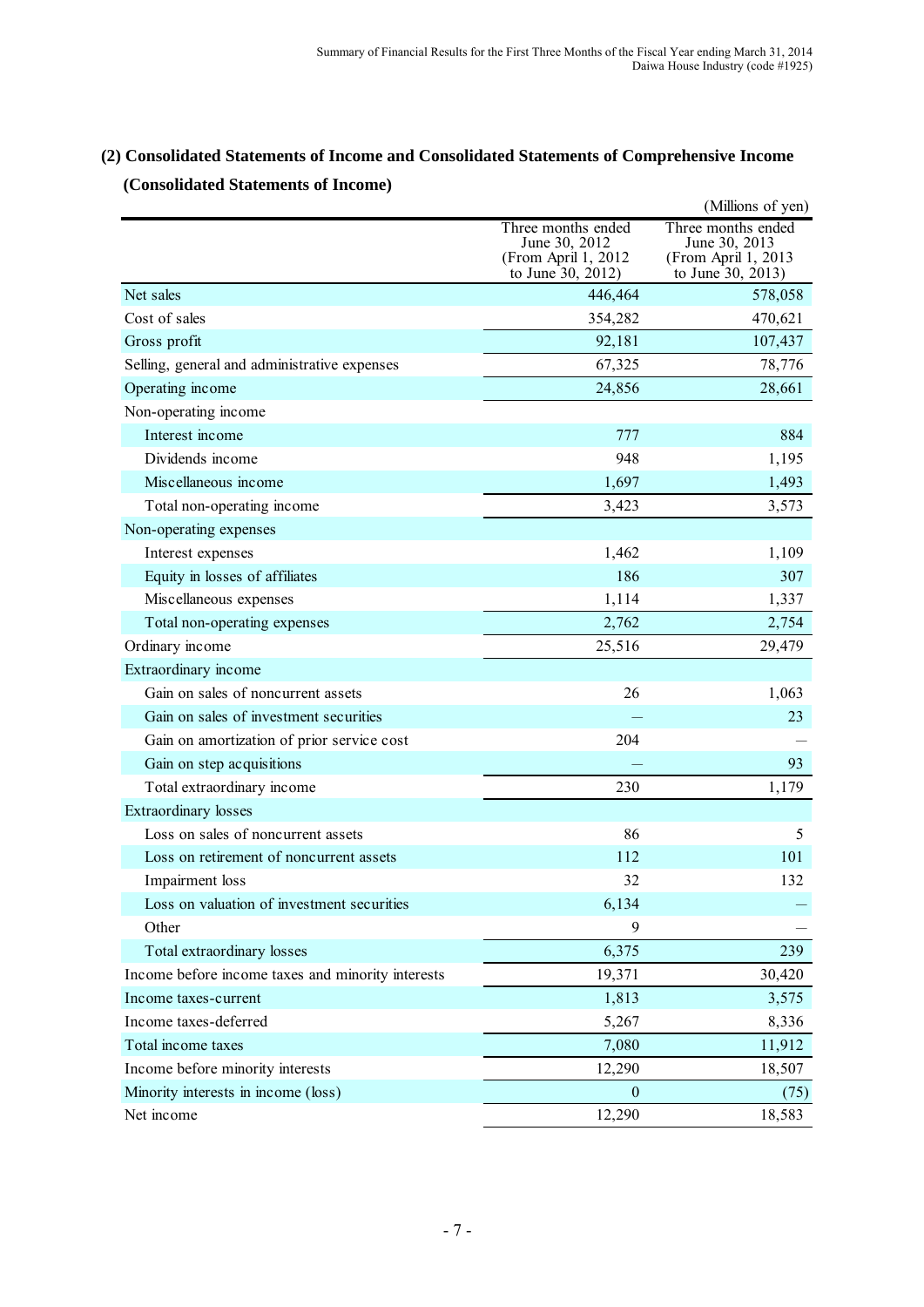# **(Consolidated Statements of Comprehensive Income)**

|                                                                                        |                                                                                  | (Millions of yen)                                                                |
|----------------------------------------------------------------------------------------|----------------------------------------------------------------------------------|----------------------------------------------------------------------------------|
|                                                                                        | Three months ended<br>June 30, 2012<br>(From April 1, 2012)<br>to June 30, 2012) | Three months ended<br>June 30, 2013<br>(From April 1, 2013)<br>to June 30, 2013) |
| Income before minority interests                                                       | 12,290                                                                           | 18,507                                                                           |
| Other comprehensive income                                                             |                                                                                  |                                                                                  |
| Valuation difference on available-for-sale securities                                  | (2,750)                                                                          | (1,036)                                                                          |
| Foreign currency translation adjustment                                                | 1,750                                                                            | 3,801                                                                            |
| Share of other comprehensive income of associates<br>accounted for using equity method | 1,426                                                                            | 3,686                                                                            |
| Total other comprehensive income                                                       | 426                                                                              | 6,451                                                                            |
| Comprehensive income                                                                   | 12,717                                                                           | 24,959                                                                           |
| (Comprehensive income attributable to)                                                 |                                                                                  |                                                                                  |
| Comprehensive income attributable to shareholders<br>of the parent                     | 12,717                                                                           | 25,033                                                                           |
| Comprehensive income attributable to minority<br>interests                             | $\overline{0}$                                                                   | (74)                                                                             |